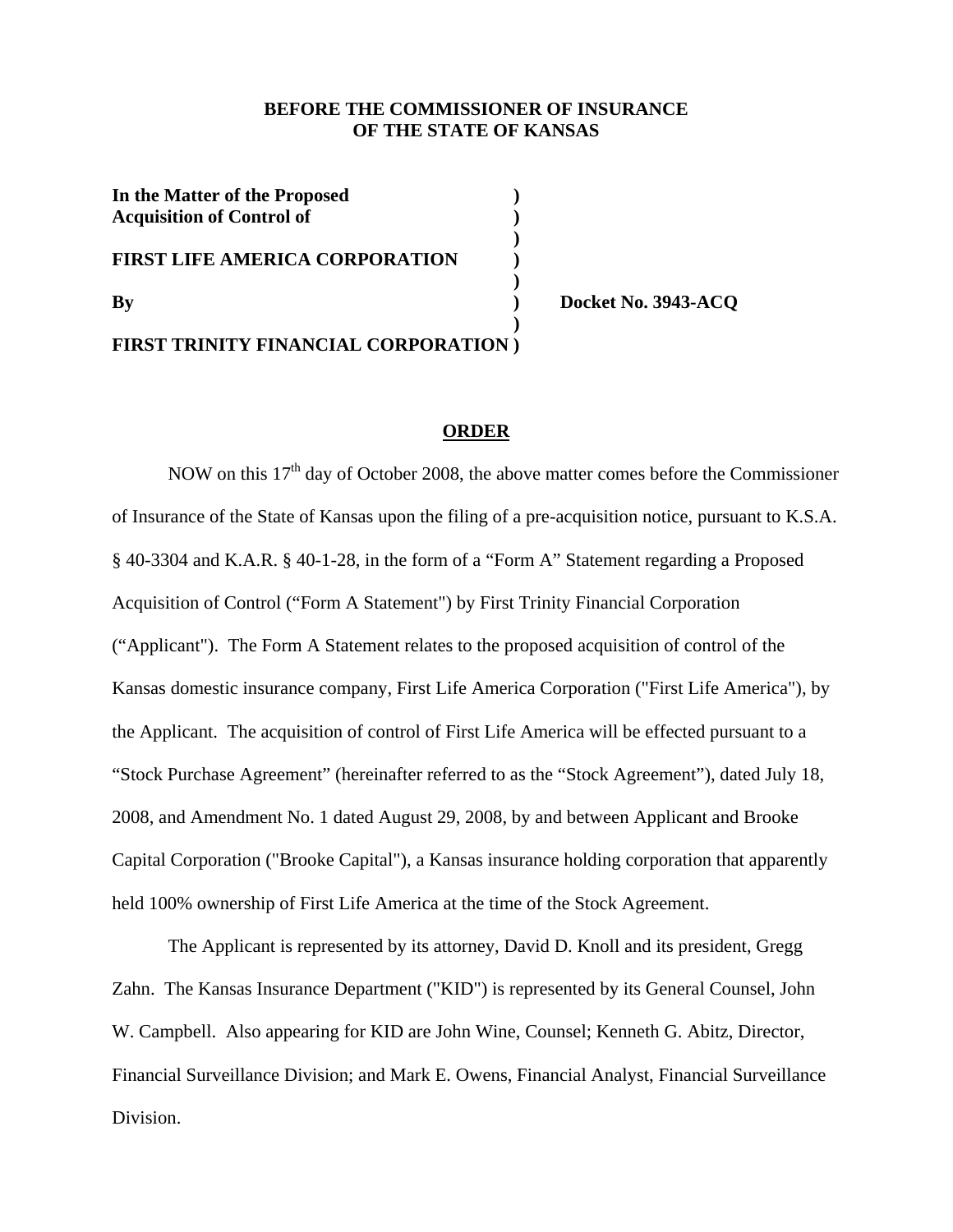Pursuant to the authority granted to the Commissioner pursuant to K.S.A. §§ 40-3301 and 40-3304(d)(1), and in accordance with the Kansas Administrative Procedures Act, K.S.A. §§ 77- 501, *et seq.,* the Commissioner hereby asserts the following declarations of public interest and policy, findings of fact, conclusions of law, and orders, as follows:

## **DECLARATIONS OF PUBLIC INTEREST AND POLICY**

 The Commissioner finds and declares that it is consistent with the public interest and the interest of policyholders to permit insurers to:

- (a) engage in activities which would enable insurers to make better use of management skills and facilities;
- (b) diversify into new lines of business through acquisition and/or organization of subsidiaries;
- (c) have free access to capital markets which could provide funds for insurers to use in diversification programs;
- (d) implement sound tax-planning conclusions; and
- (e) serve the changing needs of the public and adapt to changing conditions of the social, economic and political environment so that insurers are able to compete effectively and to meet the growing public demand for institutions capable of providing a comprehensive range of financial services.

The Commissioner further finds and declares that the policies and purposes in K.S.A. § 40-3301, *et seq.,* promote the public interest by:

- (a) facilitating the achievement of the objectives enumerated in K.S.A. § 40-3301 and set out above;
- (b) requiring disclosure of pertinent information relating to changes in control of an insurer;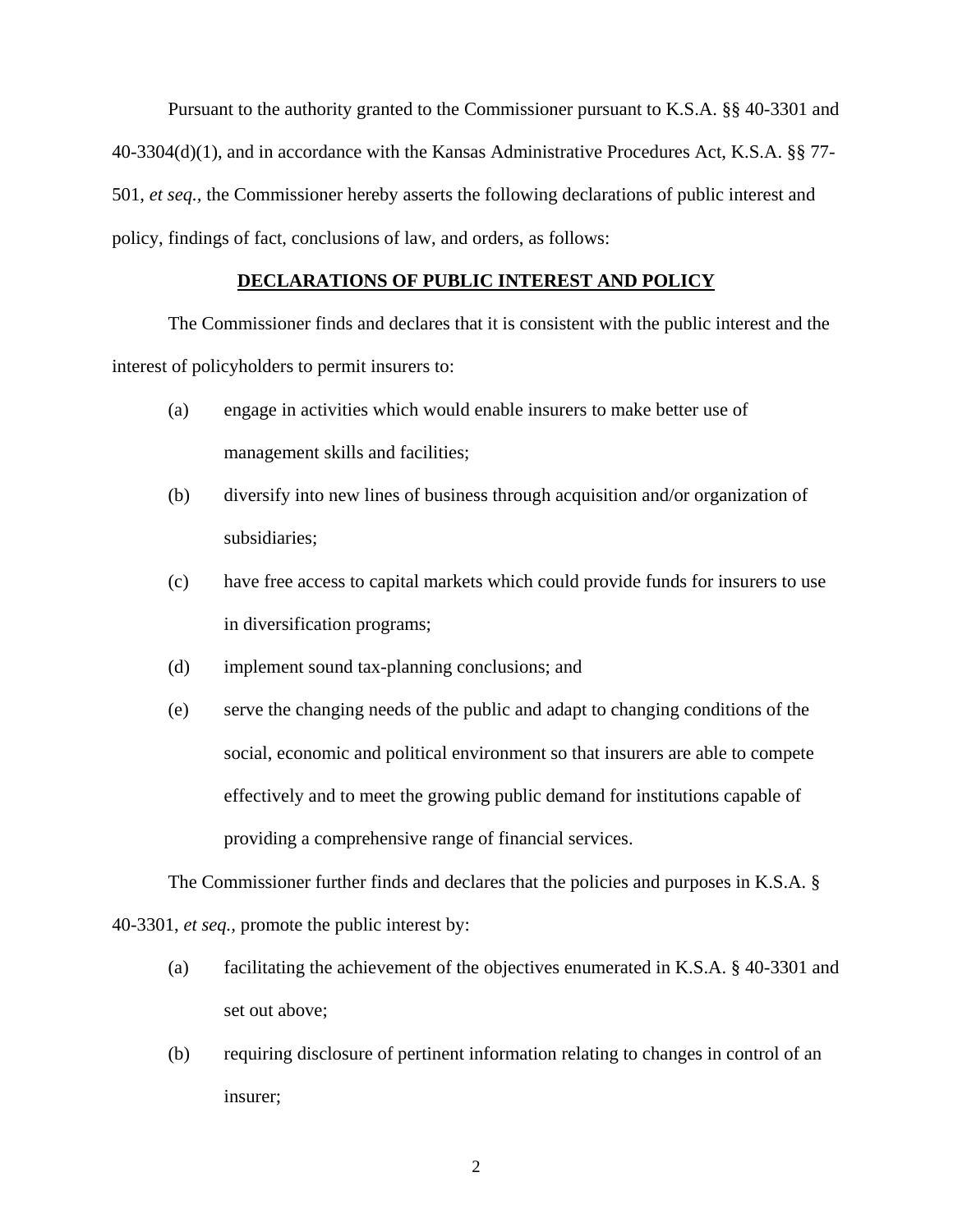- (c) requiring disclosure by an insurer of material transactions and relationships between the insurer and its affiliates, including certain dividends paid by the insurer; and
- (d) providing standards governing material transactions between an insurer and its affiliates.

### **FINDINGS OF FACT AND CONCLUSIONS OF LAW**

The findings and conclusions stated herein are based upon the statements made by the Applicant in the Form A Statement and accompanying documents made under oath and filed with KID by Applicant pursuant to K.S.A. § 40-3304(b) and K.A.R. § 40-1-28.

1. Significant documents have been reviewed by representatives of the Financial Surveillance and Legal Divisions of KID, and the Commissioner has had the benefit of their technical expertise and advice as provided in K.S.A. § 77-546(c).

2. Applicant is a financial holding company, incorporated in the State of Oklahoma.

3. First Life America, a Kansas life insurance company, was incorporated on July 15, 1997 and was admitted to Kansas on October 15, 1997.

4. No person, or entity, beneficially owns in excess of 10% of the total voting securities of the Applicant.

 5. The purpose of the filing of the "Form A" Statement is to seek authority from KID for the proposed acquisition of control of First Life America by the Applicant. The terms and conditions of the proposed acquisition are more fully set forth in the duly certified copy of the "Form A" Statement officially filed with the Commissioner on or about September 18, 2008, pursuant to the Kansas Insurance Holding Companies Act, K.S.A. §§ 40-3301, *et seq.*

 6. The Applicant submitted various Exhibits, A through H, to the Form A Statement, including, but not limited to, the Stock Agreement, organization charts, financial statements, and future business plans for First Life America.

3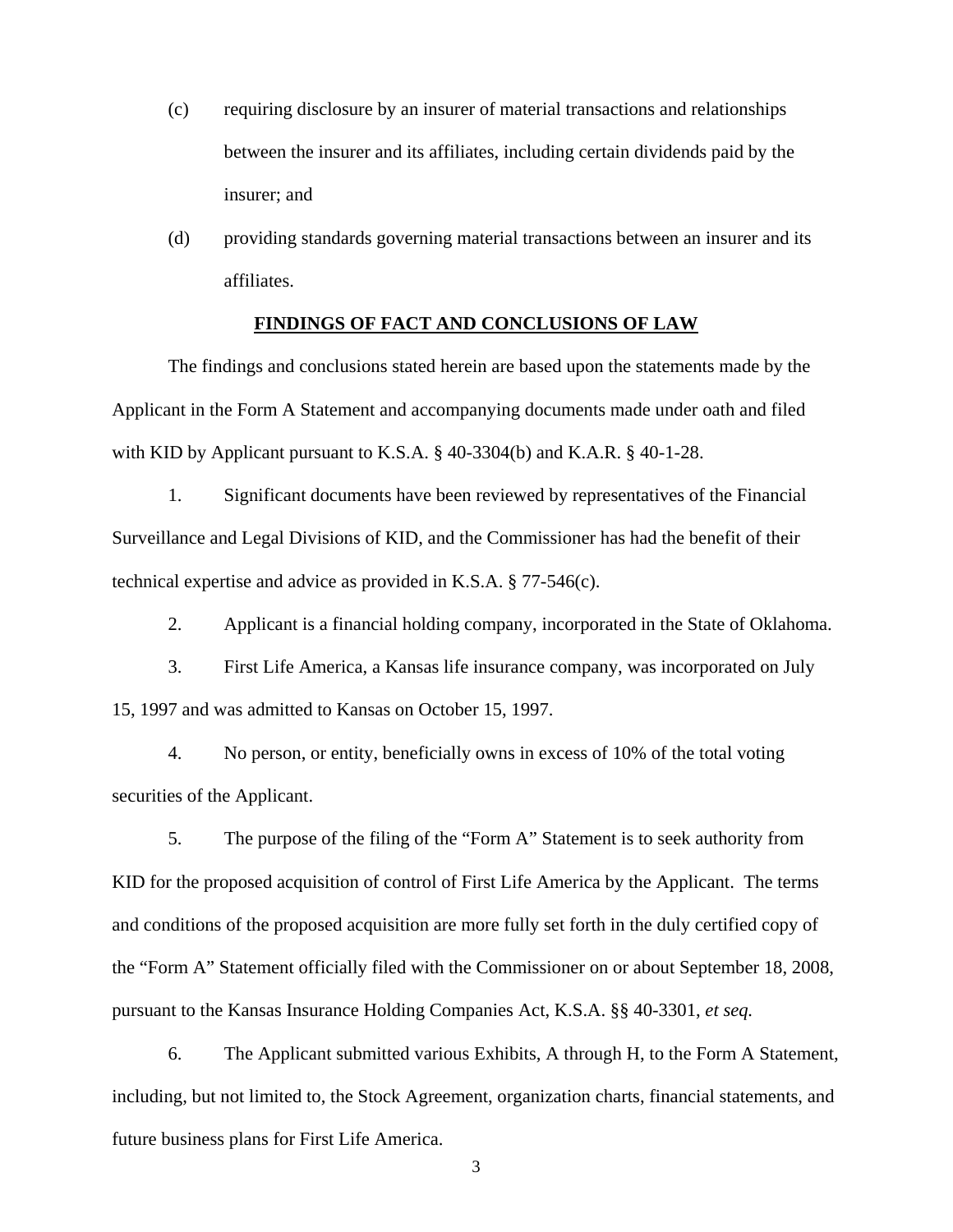7. The staff of KID have inspected and reviewed the contents of the Form A Statement and Exhibits attached thereto, to the extent necessary, and find that the filing of the Form A Statement and Exhibits are in accordance with K.S.A. § 40-3304 and K.A.R. § 40-1-28 and that the Form A Statement and Exhibits have provided the information required under the Kansas statutes to enable the Commissioner to render a decision on the application.

 8. It has been determined that no other person or entity "controls" the Applicant as that term is defined in K.S.A.  $\S$  40-3302(c).

9. The acquisition of control of First Life America will occur through the execution of the Stock Agreement, dated July 18, 2008, by and between Applicant, Brooke Capital and First Life America. As a result of the executed Stock Agreement, the Applicant will purchase all of the issued and outstanding capital stock of First Life America. Through such ownership, Applicant will become the ultimate controlling person of First Life America.

10. Evidence has been provided that on July 18, 2008, the Board of Directors of the Applicant approved the execution of the Stock Agreement as summarized above.

11. A review of the evidence establishes that after the acquisition of control as proposed in the Form A Statement, the Applicant will be able to satisfy the requirements necessary for maintaining the business of First Life America to the satisfaction of its policyholders.

12. The evidence establishes that, after the acquisition of control as proposed in the Form A Statement, First Life America will be able to satisfy the requirements for the issuance of a license to write the line or lines of business for which it is presently licensed.

13. No evidence has been introduced to establish that the financial condition of the Applicant will jeopardize the financial stability of First Life America or prejudice the interests of its policyholders.

4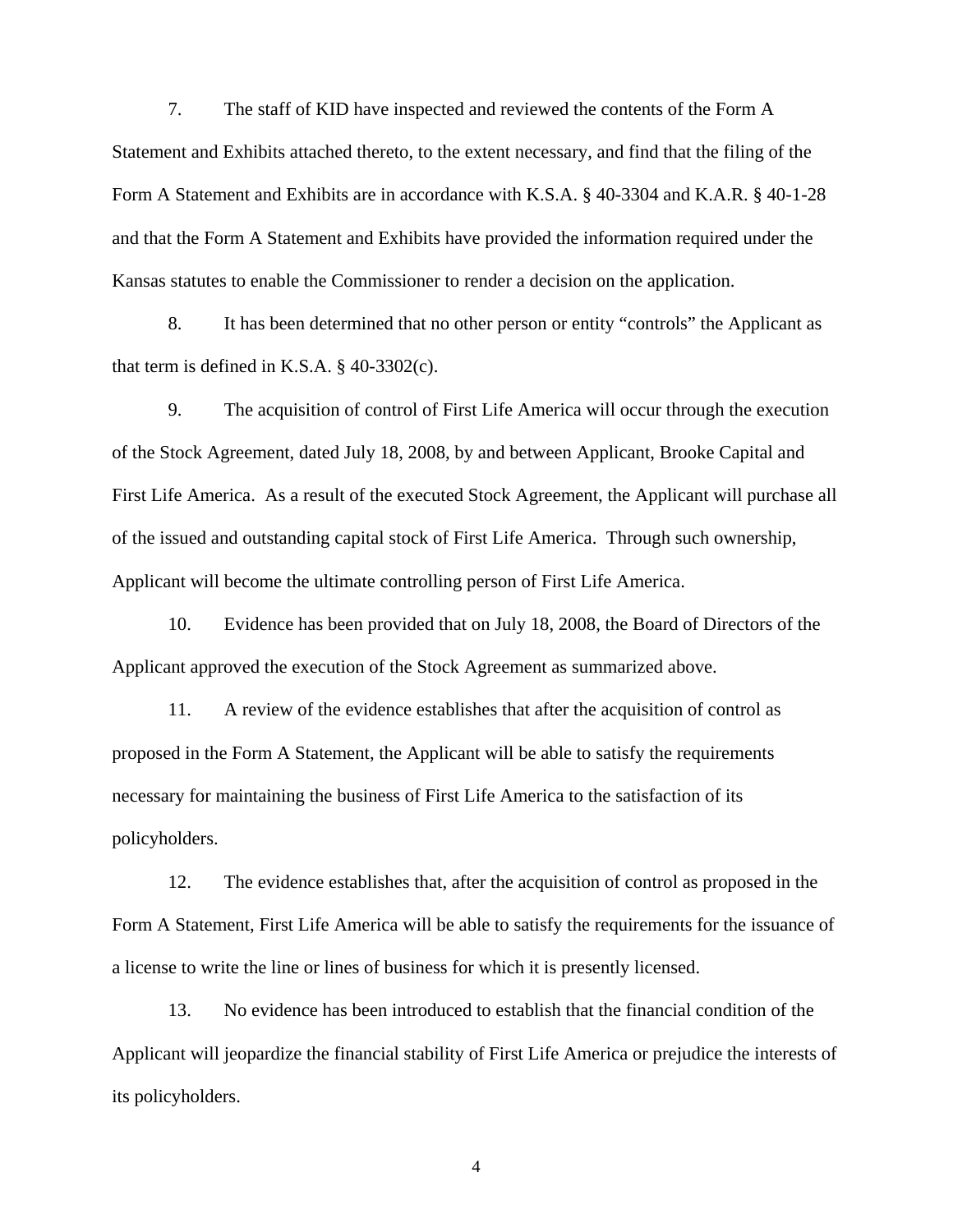14. Evidence has been introduced which shows that the Applicant has no plans or proposals to liquidate First Life America, sell its assets, or consolidate or merge it with any person, or to make any other material change in its business or corporate structure or management which would be unfair and unreasonable to the policyholders of First Life America and not be in the public interest.

15. Evidence has been introduced to establish that the competence, experience, and integrity of those persons who will control the operations of First Life America after the acquisition are such that it will be in the interests of its policyholders and of the public interest to permit the acquisition by the Applicant.

16. Evidence has been introduced to establish that the Applicants' acquisition of First Life America will not be hazardous or prejudicial to the insurance-buying public.

17. The Form A Statement is in compliance with the provisions of the Kansas Insurance Holding Companies Act, K.S.A. §§ 40-3301, *et seq*. and K.A.R. § 40-1-28.

18. The evidence submitted supports approval of the proposed acquisition of control of First Life America by the Applicant.

 19. Evidence has been introduced which establishes that a "Consent Order Appointing a Special Master" was filed on September 17, 2008, in Case No. 08CV02424JWLOJW in the United States District Court, District of Kansas. Pursuant to the Order, the Special Master, Albert A. Riederer, has extensive authority over Brooke Capital and related entities and will necessarily be involved in any actions necessary to complete the proposed acquisition.

# **IT IS THEREFORE ORDERED BY THE COMMISSIONER OF INSURANCE THAT:**

 1. The application by First Trinity Financial Corporation to acquire control of First Life America Corporation in the manner set forth in the Form A Statement and Exhibits attached thereto is hereby **approved** pursuant to K.S.A. § 40-3304, provided that (a) the acquisition is

5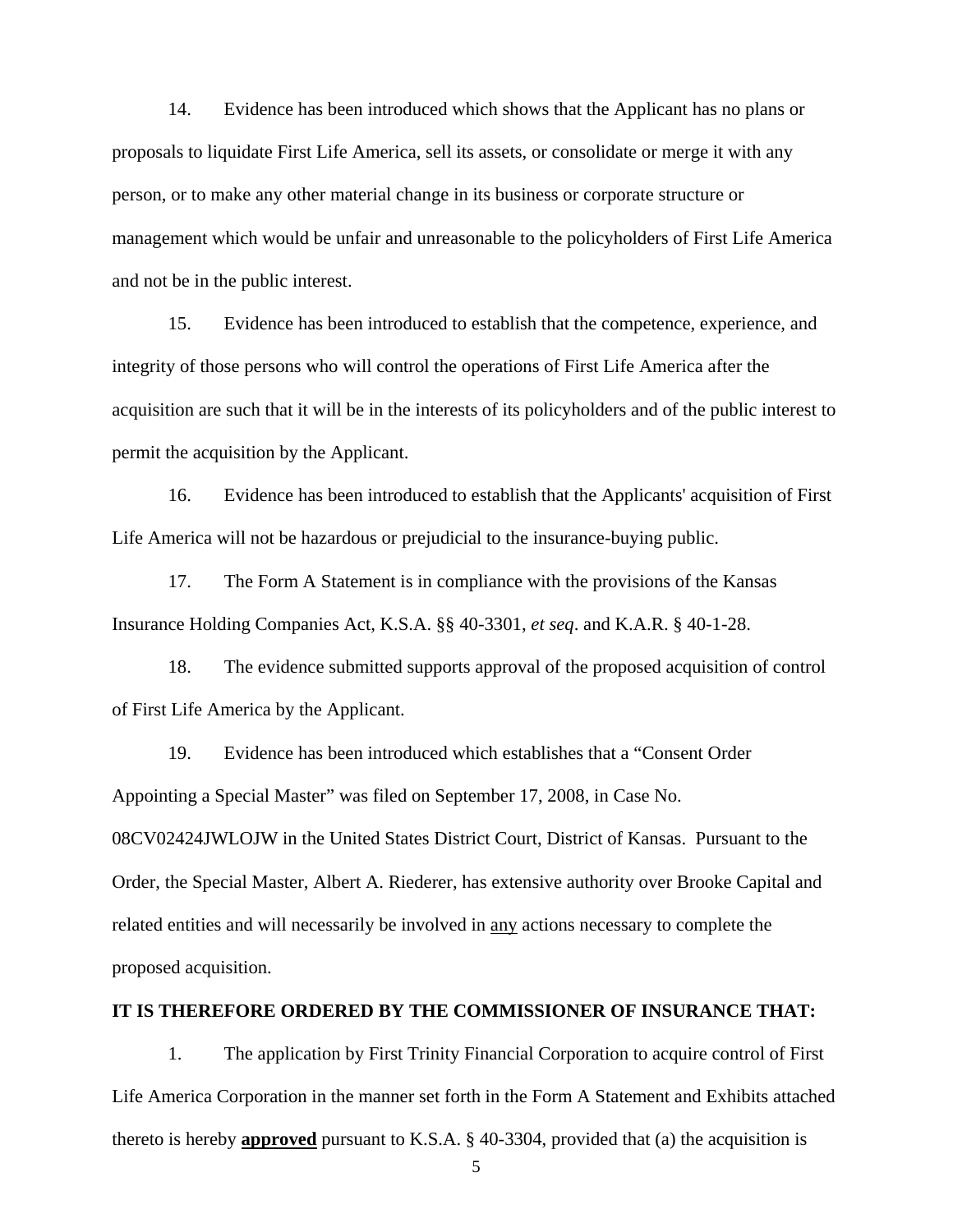effected within sixty (60) days of the date of this Order; and (b) the bonds in First Life of America Corporation's portfolio are to be valued at "Fair Market Value" as of the Closing Date.

 2. The Commissioner of Insurance retains jurisdiction over the subject matter of this proceeding and over the parties for the purpose of entering such further order or orders as may be deemed proper.

3. The authority of the Special Master, Albert A. Riederer, is hereby acknowledged.

## **Notice of Rights**

 The Applicant is entitled to a hearing pursuant to K.S.A. § 77-537, the Kansas Administrative Procedure Act. If the Applicant desires a hearing, they must file a written request for a hearing with:

John W. Campbell, General Counsel Kansas Insurance Department 420 S.W. 9th Street Topeka, Kansas 66612

 This request must be filed within fifteen (15) days from the date of service of this Order. If the Applicant requests a hearing, the Kansas Insurance Department will notify them of the time and place of the hearing and information on the procedures, right of representation, and other rights of parties relating to the conduct of the hearing, before commencement of same.

 If a hearing is not requested in the time and manner stated above, this Order shall become effective as a Final Order upon the expiration of time for requesting a hearing, pursuant to K.S.A. § 77-613. In the event the Applicant files a petition for judicial review, pursuant to K.S.A. § 77-613(e), the agency officer to be served on behalf of the Kansas Insurance Department is:

 John W. Campbell, General Counsel Kansas Insurance Department 420 S.W.  $9<sup>th</sup>$  Street Topeka, Kansas 66612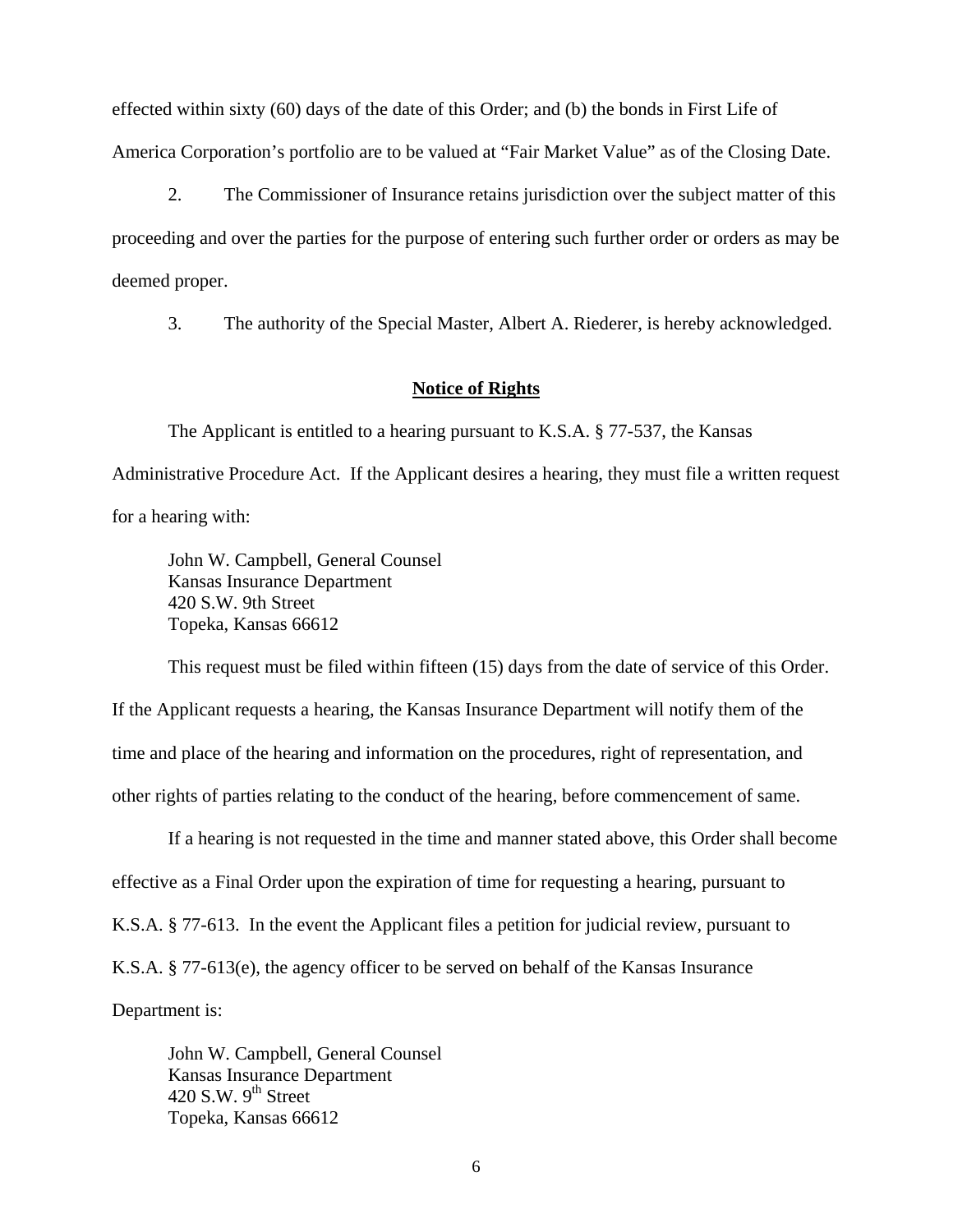# **IT IS SO ORDERED THIS 17th DAY OF OCTOBER 2008, IN THE CITY OF TOPEKA, COUNTY OF SHAWNEE, STATE OF KANSAS.**



 $\angle$ s/ Sandy Praeger $\angle$ Sandy Praeger Commissioner of Insurance BY:

 $\angle$ s/ John W. Campbell $\angle$  John W. Campbell General Counsel